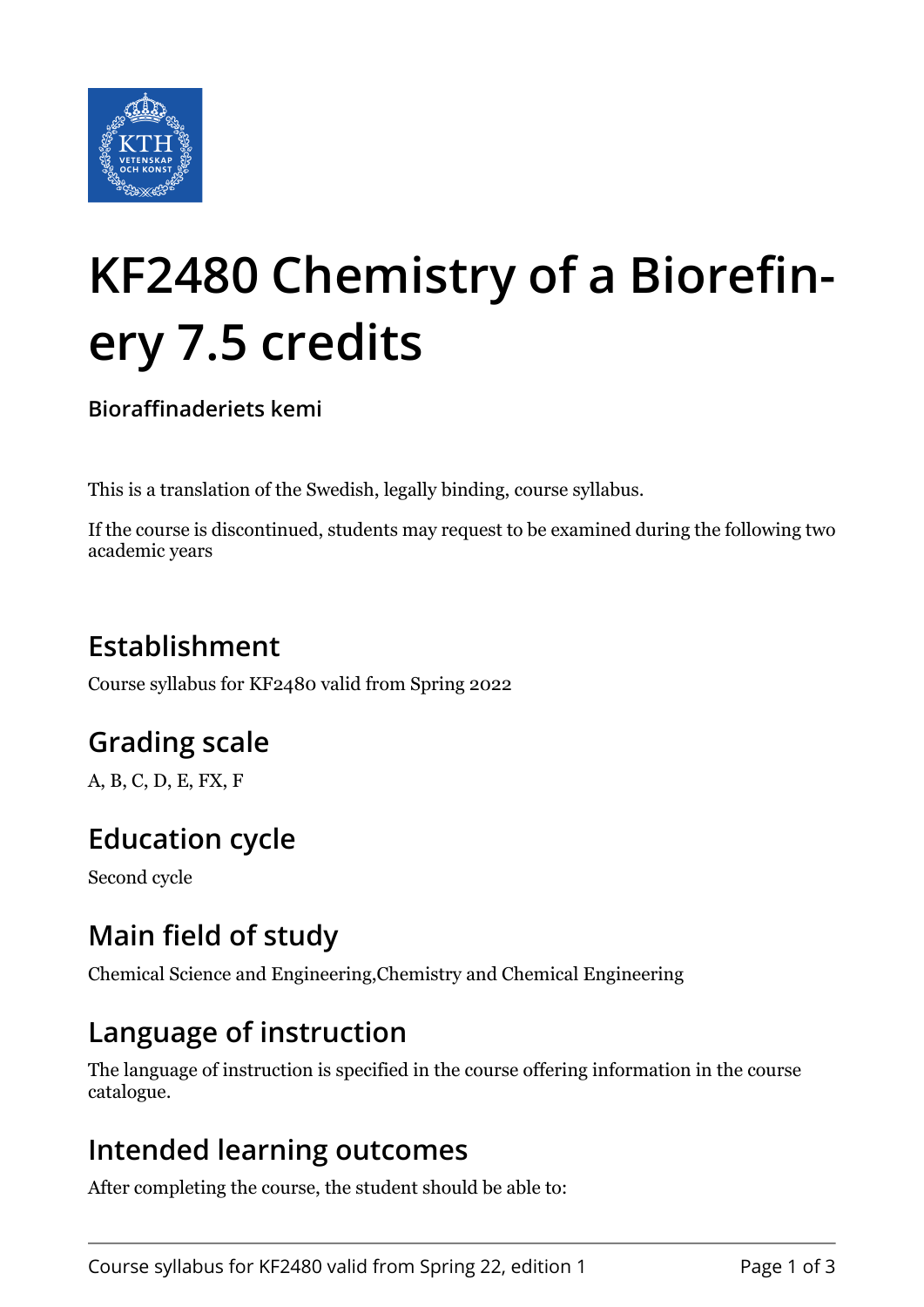- Demonstrate understanding of mechanisms involved in pulping and biorefining techniques
- Understand and predict how the hierarchic structure of plant fibers are affected during biorefinery processes
- Understand the principles of characterization techniques and how they apply to generated substrates in biorefining
- Demonstrate understanding of chemical and physical aspects of processes for production of cellulose- and lignin- derivatives, platform chemicals and other chemicals produced from plant biomass with consideration taken to a sustainable society
- Demonstrate literature search capabilities, report writing and oral presentation capabilities

## **Course contents**

The course consists of lectures, a literature seminar and eventually laboratory work. The examination is done in combination with a written examination and a written and an oral presentations of the seminar task.

Lectures:

Chemical reactions during, mechanical fiber release, chemical reactions during chemical fiber release, chemical reactions during biomass pretreatments, chemical reaction during acid hydrolysis, , generation and storage of process chemicals, the biorefinery and the environment, and its chemical cycle, Platform chemicals and Material concepts.

## **Specific prerequisites**

- At least 150 credits from grades 1, 2 and 3 of which at least 110 credits from years 1 and 2, and bachelor's work must be completed, within a programme that includes: 50 university credits (hp) in chemistry or chemical engineering, 20 university credits (hp) in mathematics and in computer science or corresponding.
- Completion of Biofiber Chemistry Course (KF2460) or similar Fiber Chemistry related courses.

## **Examination**

- SEMB Seminar, 1.5 credits, grading scale: P, F
- TENB Written exam, 6.0 credits, grading scale: A, B, C, D, E, FX, F

Based on recommendation from KTH's coordinator for disabilities, the examiner will decide how to adapt an examination for students with documented disability.

The examiner may apply another examination format when re-examining individual students.

## **Ethical approach**

• All members of a group are responsible for the group's work.